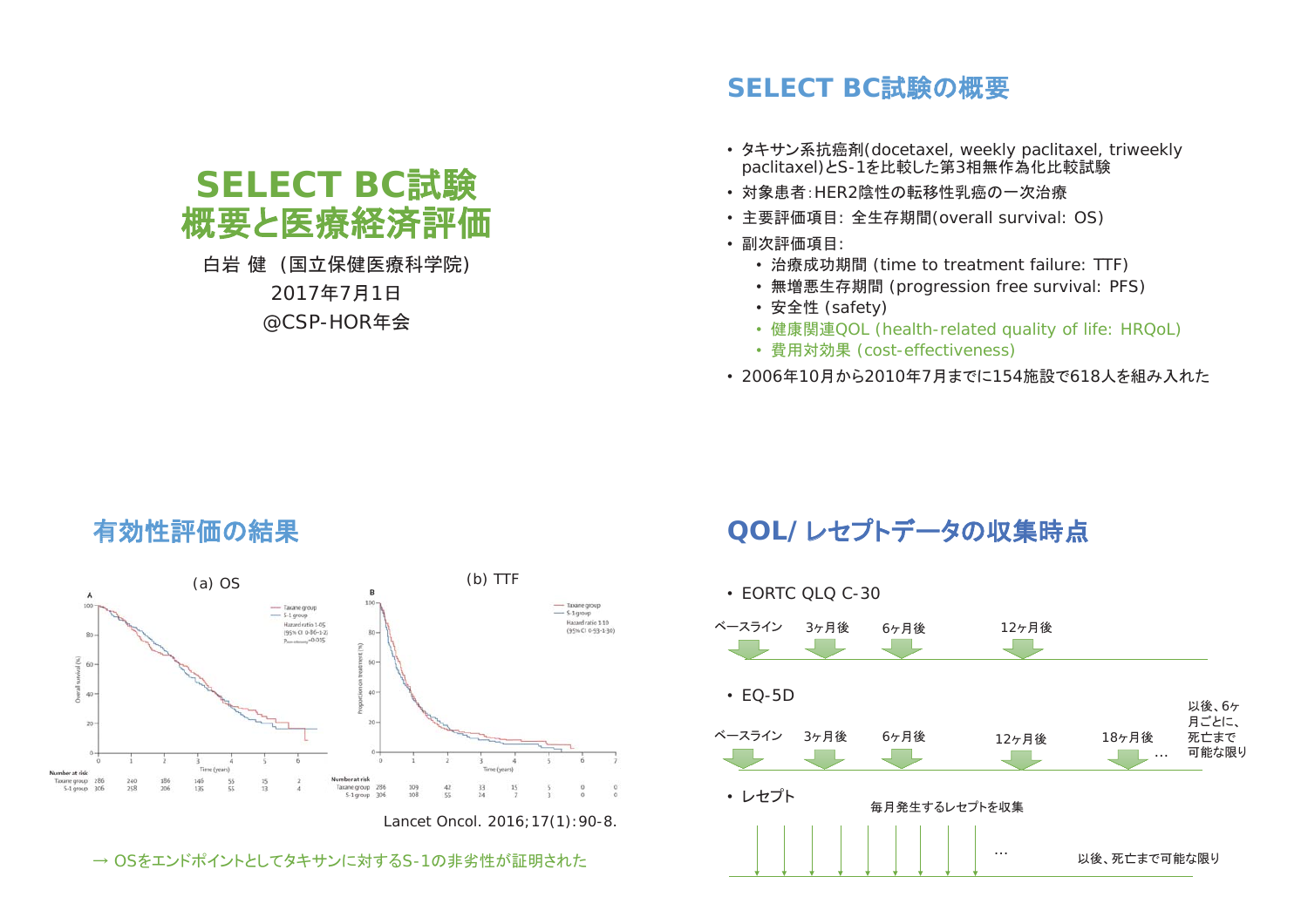## QOL/レセプトデータの収集の対象者



・施設によりどの調査まで実施するかが決まっている。

・施設は最小化法における割付因子。

## レセプトにおける時点間調整

- 入力されたレセプトデータは点数と医薬品のみ→診療行為や特材は 補正できない。
- 医薬品コードの変化が無数に起こる
- (例) ~2010年 商品名: ティーエスワンカプセル20
	- レセ雷コード: 610421353

2010年~商品名:ティーエスワン配合カプセルT20

- レセ雷コード: 620915501
- 廃盤になったものの取り扱いは?

# S-1の医療経済性の分析枠組み

- 比較対照: タキサン
- データソース: SELECT BC試験
- 分析の立場: 公的医療の立場
- アウトカム指標: QALY (quality-adjusted life year)
- 割引率: 2%
- 分析期間: 4年
- •費用の算出: 単価は診療報酬点数表や薬価基準に基づく。レセプト データから得られる資源消費量/点数を用いて算出する。(ただし、 べースケースでは資源消費時点の単価を用いている)



|                  | QOL population |                | Cost population |          |
|------------------|----------------|----------------|-----------------|----------|
|                  | Taxane         | $S-1$          | Taxane          | $S-1$    |
|                  | $N = 175$      | $N = 208$      | $N = 70$        | $N = 76$ |
| Baseline/Month 1 | 175/175 (100)  | 208/208 (100)  | 54              | 66       |
| Month 3          | 151/171 (88.3) | 168/201 (83.6) | 70              | 70       |
| Month 6          | 138/168 (82.1) | 146/190 (76.8) | 66              | 66       |
| Month 12         | 107/149 (71.8) | 132/170 (77.6) | 49              | 56       |
| Month 18         | 75/126 (59.5)  | 107/158 (67.7) | 41              | 45       |
| Month 24         | 68/117 (58.1)  | 93/137 (67.9)  | 38              | 45       |
| Month 30         | 51/101 (50.5)  | 68/110 (61.8)  | 33              | 35       |
| Month 36         | 45/90 (50.0)   | 47/84 (56.0)   | 32              | 27       |
| Month 42         | 27/61(44.3)    | 31/61(50.8)    | 29              | 14       |
| Month 48         | 18/39 (46.2)   | 21/37 (56.8)   | 18              | 15       |

(※) レセプトについては「費用が発生していないもの」(月医療費が0円)と「回収不能」 の区別がつかないが、データセンターの記録によれば回収率はほぼ100%とのこと。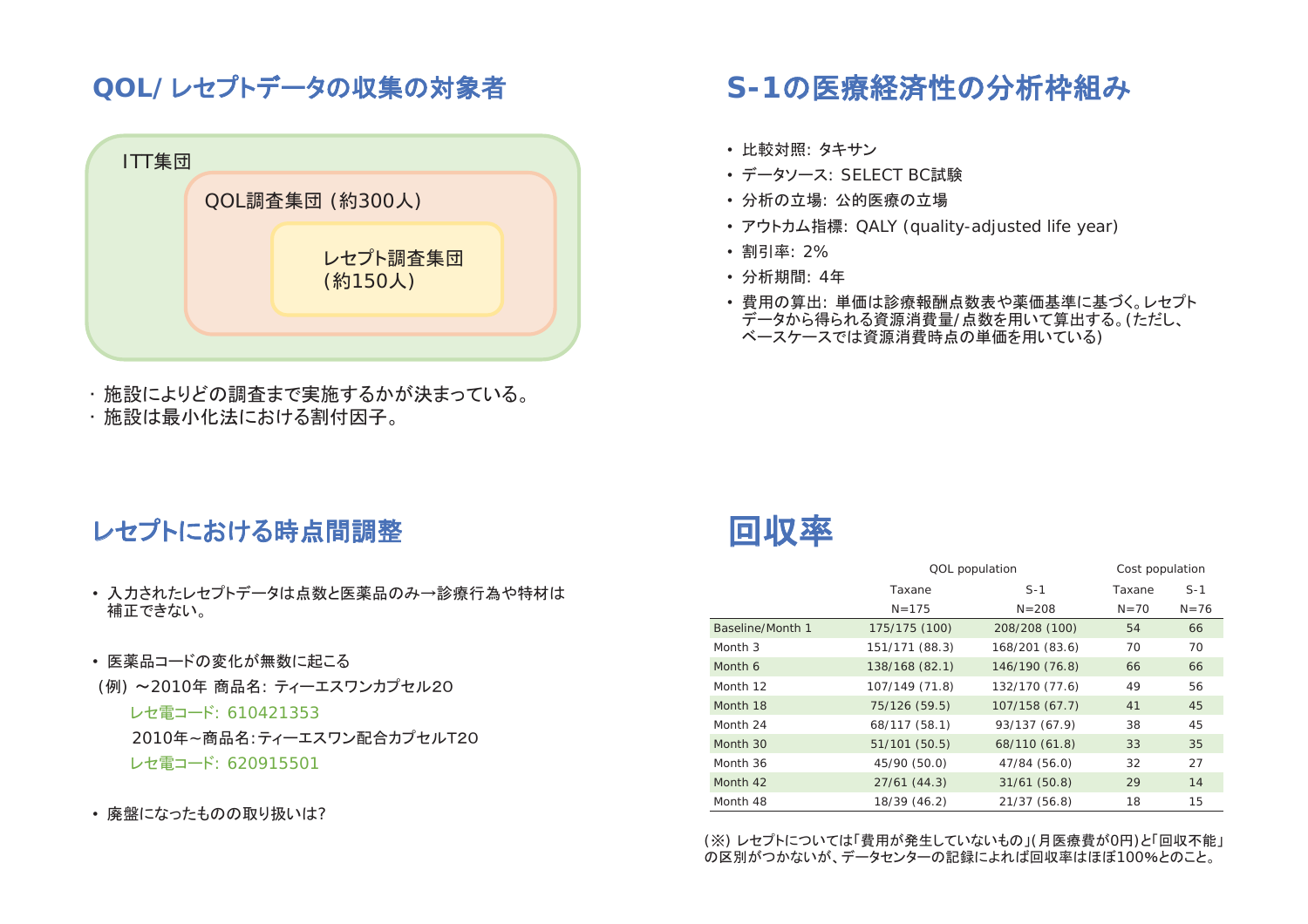#### EQ-5Dスコア(index value)の経時変化



#### <u>48ヶ月の平均スコア</u>

 $S-1: 0.764$ (95% CI, 0.741–0.782)

**タキサン: 0.742** (95% CI, 0.720–0.764)

# 費用対効果の結果

| Group  | (CALY) | IF.<br>(QALY) | (JPY 1,000) | IC.<br>(JPY 1,000) |
|--------|--------|---------------|-------------|--------------------|
| $S-1$  | 2 1 1  | 0.070         | 5,307       | -424               |
| Taxane | 2.04   |               | 5.731       |                    |

E: Effectiveness, IE: Incremental effectiveness, C: Cost, IC: Incremental cost

【Pharmacoeconomics誌のreviewerコメント】

That is, neither survival nor quality of life (EQ-5D) differed in the two treatment groups. … In the absence of a difference in these outcomes, it would be more appropriate to limit the analysis to a trial based cost-minimisation analysis.

### 価格を現在時点に調整後の費用



# ATC分類別の費用

| <b>ATC</b><br>code | ATC name                             | Taxane | $S-1$ |
|--------------------|--------------------------------------|--------|-------|
| L <sub>01</sub>    | Antineoplastic agents                | 66%    | 59%   |
| M05                | Drugs for treatment of bone diseases | 10%    | 16%   |
| N <sub>02</sub>    | Analgesics                           | 9%     | 3%    |
| LO2                | Endocrine therapy                    | 3%     | 9%    |
| A04                | Antiemetics and antinauseants        | 3%     | 2%    |
| V <sub>08</sub>    | Contrast media                       | 2%     | 2%    |
| V <sub>09</sub>    | Diagnostic raidopharmaceutical       | 1%     | 1%    |
| A02                | Drugs for acid and related disorders | 1%     | 1%    |
|                    | Others                               | 5%     | 7%    |